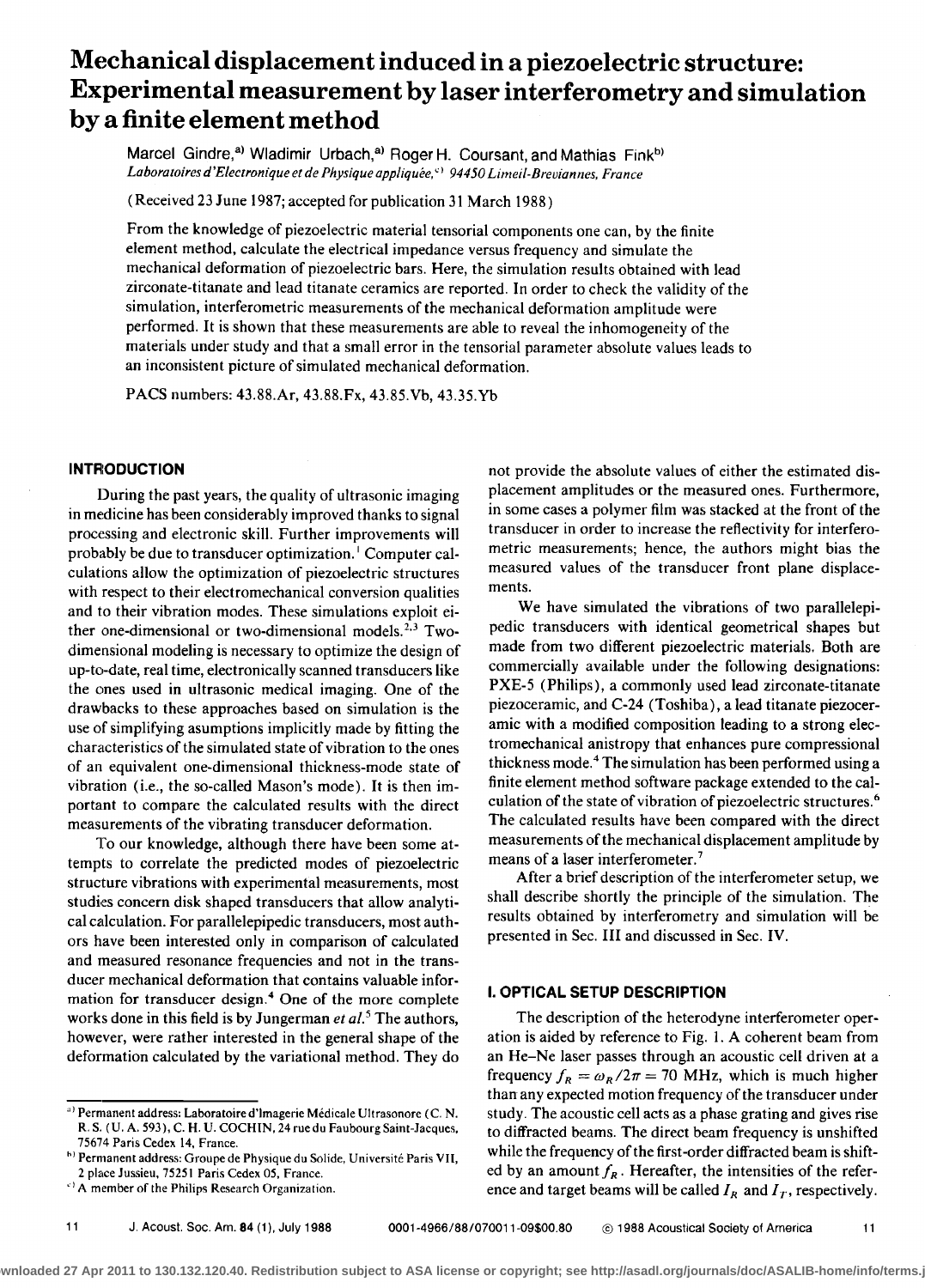

FIG. 1. (a) Schematic representation of the heterodyne interferometer;  $M_1$ ,  $M_{1}$ , and  $M_{1}$  are the mirrors. (b) Schematic representation of the signal detection. Depending on the detection mode, three different signal processings are indicated.

After the reflection upon a face of the transducer, the target beam is combined with the reference beam on the photodiode. The photodiode output current  $I(t)$  is proportional to the light intensity

 $I(t) = |E_R(t) + E_T(t)|^2$ ,

where the electric fields are  $E_R = E_{R0} \cos[(\omega - \omega_R)t]$ and  $\mathbf{E}_T = \mathbf{E}_{T0} \cos(\omega t + \phi)$ .<br>Setting  $|E_K|^2 = I_K$  ( $K = R$  or T), one gets

$$
I = I_R + I_T + 2m(I_R I_T)^{1/2} \cos[\omega_R t + \phi(t)], \qquad (1)
$$

where  $\phi(t)$  carries the information of the transducer vibration and  $m$  takes into account the interferometer imperfections such as wave front mismatch, losses in coherence, etc.

If the target displacement from its average position is described by  $y(t)$ , then  $\phi(t) = \phi_0 + 2ky(t)$ , where  $\phi_0$  is the phase difference measured when  $y(t) = 0$  and  $k = 2\pi/\lambda$  $(\lambda = 632.8 \text{ nm})$ . With

$$
\phi(t) = \phi_0 + 2kY \sin(\omega_T t) ,
$$

the last term in Eq.  $(1)$  becomes

$$
I_3 = 2m(I_R I_T)^{1/2} \cos[\omega_R t + \phi_0 + 2kY \sin(\omega_T t)] \tag{3}
$$

For  $kY \ll 1$ , we obtain

$$
I_3 = 2m(I_R I_T)^{1/2} [\cos(\omega_R t + \phi_0) + kY
$$
  
 
$$
\times {\cos[(\omega_R + \omega_T)t + \phi_0]}
$$
  
- cos[(\omega\_R - \omega\_T)t + \phi\_0]}). (4)

Equation (4) shows that, in in the frequency domain, the photodiode output will display three peaks: the carrier at  $\omega_R$  and two sidebands separated from the carrier by  $\pm \omega_T$  $(Fig. 1).$ 

The photodiode was purchased from EG&G (1-ns rise time). The signal passes through a controlled voltage amplifier system (low noise and bandwidth  $\sim$  400 MHz) and the output is fixed at a preset level (10 dB re: 1 mW) and sent to a spectrum analyzer. As derived from Eq. (4), the ratio of the sideband amplitude to the carrier amplitude directly gives the target's vibrational amplitude Y. Because the dynamic range of the analyzer is limited to 70 dB, an alternative system has to be used when small Y values  $(10^{-2} \text{ nm})$ must be measured: The signal is then filtered and only one of the sidebands is sent to the spectrum analyzer. Without further amplification or averaging, the lowest measured value was  $Y = 10^{-3}$  nm (Fig. 2).

## II. PRINCIPLE OF NUMERICAL SIMULATION

The use of a finite element method in structural analysis started in the 1950s but its application to simulate the state of piezoelectric structure vibrations is more recent. Roughly, the finite element method<sup>8</sup> is a method of transformation and approximation of a problem presented in an integral formulation, by the problem of linear algebraic formulation, where the coefficients are integral evaluations of the subareas (finite elements) of the area of resolution. Generally, the problem to be solved is expressed in a differential formulation and the integral formulation is obtained by means of the values of generalized functions defined on an appropriate



FIG. 2. (a) Mechanical displacement amplitude versus transducer applied voltage:  $V_0 \sin 2\pi f$  ( $f = 2.3$  MHz) and (b) typical spectrum corresponding to  $Y = 1$  nm.

 $12$ 

Gindre et al.: Displacement induced in a piezoelectric structure

 $(2)$ 

ownloaded 27 Apr 2011 to 130.132.120.40. Redistribution subject to ASA license or copyright; see http://asadl.org/journals/doc/ASALIB-home/info/terms.js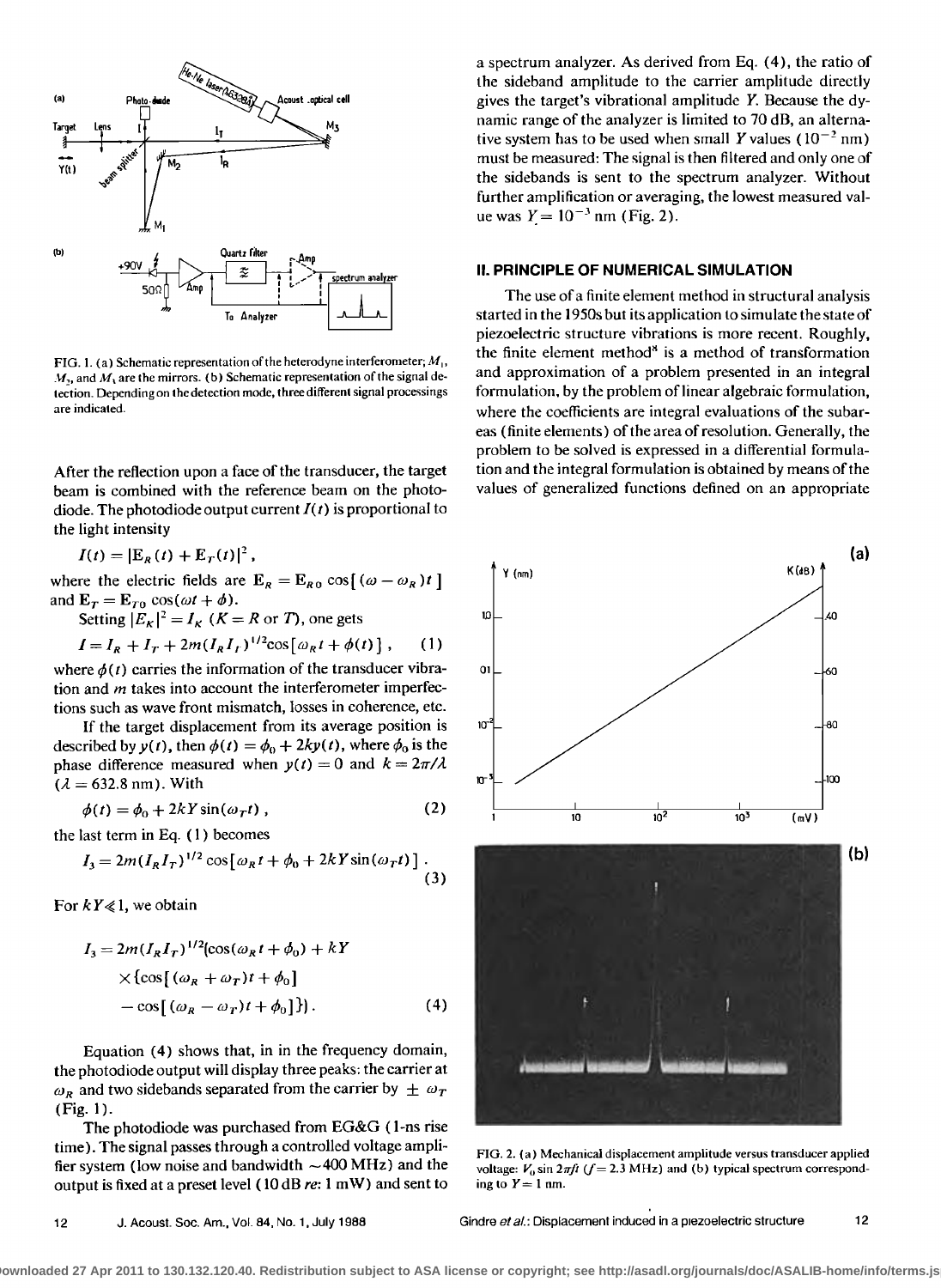**vector space of test functions or, in a smaller manner, by means of a variational formulation. The convergence of the**  method is achieved for elliptic problems<sup>9</sup> and for some classes of parabolic problems.<sup>10</sup> In other cases, the conver**gence must be studied case by case. Consequently, it is not always possible to limit the error of approximation. The coefficient matrix of associated linear algebraic problems is generally a band or triangular matrix of large dimensions. This permits the use of iterative resolution of methods such as the methods of Gauss, Gauss-Seidel, or Cholesky. Figure 3 shows in schematic manner the approach used in the application of the finite element method.** 

When applied to the constitutive equations of piezoelec**tricity, the finite element methods lead to the so-called K**type finite element matrix formulation<sup>6</sup>

$$
\begin{pmatrix} M_{uu} & 0 \\ 0 & 0 \end{pmatrix} \begin{pmatrix} U \\ \phi \end{pmatrix} + \begin{pmatrix} K_{uu} & K_{u\phi} \\ K_{u\phi}^T & -K_{\phi\phi} \end{pmatrix} \begin{pmatrix} U \\ \phi \end{pmatrix} = \begin{pmatrix} F \\ Q \end{pmatrix}.
$$
 (5)

**The Q and F column vector components are the electric charges and mechanical forces, respectively, on surface**  nodes, whereas  $U$  and  $\phi$  are the nodel mechanical displacements and electric potentials. Here,  $K_{uu}$ ,  $K_{u\phi}$ ,  $K_{\phi\phi}$ , and  $M_{uu}$ **are matrices called elastic, piezoelectric, dielectric stiffness, and mass matrices, respectively. In the case of the simple piezoelectric structure considered here (cf. Fig. 4), the above equation is simplified to the so-called H-type formulation** 

$$
\begin{pmatrix} H_{uu} & H_{u\phi} \\ H'_{u\phi} & -H_{\phi\phi} \end{pmatrix} \begin{pmatrix} U \\ \phi \end{pmatrix} + \begin{pmatrix} M_{uu} & 0 \\ 0 & 0 \end{pmatrix} \begin{pmatrix} \ddot{U} \\ \ddot{\phi} \end{pmatrix} = \begin{pmatrix} F \\ q \end{pmatrix}, \qquad (6)
$$

where  $H_{ii}$  are the generalized stiffness matrices, U is the vector of nodal mechanical displacements,  $\phi$  is now the elec**trical potential vector at the nodes of one of the electrodes** 



**FIG. 3. Schematic representation of the finite element method.** 



**FIG. 4. Schematic representation of the transducers studied in this article. See text for more details.** 

**(the other one is grounded), and q is the electrical charge of the nongrounded electrode.** 

**The internal attenuation in the piezoelectric material is assumed to be isotropic and frequency independent, and we consider that the structural friction force is proportional to and in quadrature with the elastic force. Thus we may define a coefficient gsuch that the matrix expression of the structural friction force is given by** 

$$
\widehat{R}(U) = -igH_{uu}\widehat{U},\qquad(7)
$$

where the terms superimposed with the symbol are complex amplitudes of harmonic expressions *[i.e., such as*  $U(x,t) = U(X,\omega) \exp(i\omega t)$ .

**The matrix model with structural damping is then written by** 

$$
\begin{pmatrix} (1+ig)H_{uu}-\omega^2 M_{uu} & H_{u\phi} \\ H'_{u\phi} & -H_{\phi\phi} \end{pmatrix} \begin{pmatrix} \hat{U} \\ \hat{\phi} \end{pmatrix} = \begin{pmatrix} \hat{F} \\ \hat{q} \end{pmatrix}.
$$
 (8)

Note that  $g^{-1}$  represents the mechanical factor  $Q_m$  of the **piezoelectric material (see the Appendix). By means of modal analysis, the mechanical displacement response of the system to a harmonic electrical potential excitation is given by the expansion on the pure modes** 

$$
U(x,t) = \exp(i\omega t) \sum_{i=1}^{N} \frac{X'_{i}H_{u\phi}\hat{\phi}}{1 - \omega^{2}/\omega_{i}^{2} + ig X_{i}},
$$
(9)

where  $\omega_i^2$  and  $X_i$ , respectively, are the eigenvalues and the **eigenvectors (i.e., pure modes) of the H-type model without**  radiation  $(F = 0)$ , without internal damping  $(g = 0)$ , and with  $\hat{\phi} = 0$  (i.e., short-circuit condition), corresponding to **the harmonic equation** 

$$
(H_{uu}-\omega^2 M_{uu})\,\hat{U}=0\,. \tag{10}
$$

**Theoretically,** N is infinite; in practice,  $N = 15$  is generally sufficient to obtain a good estimate of  $U(x,t)$ .

**In order to obtain a good separation between the reso**nances due to the length  $(L)$ , width  $(W)$ , and thickness  $(T)$ **modes, we choose particular sizes for the parallelepipedic**  piezoelectric bars studied here:  $W/T \sim 6$  and  $L/W \sim 10$ . Due **to this particular geometry, and because we are mainly inter-**

13 J. Acoust. Soc. Am., Vol. 84, No. 1, July 1988 Gindre *et al.*: Displacement induced in a piezoelectric structure 13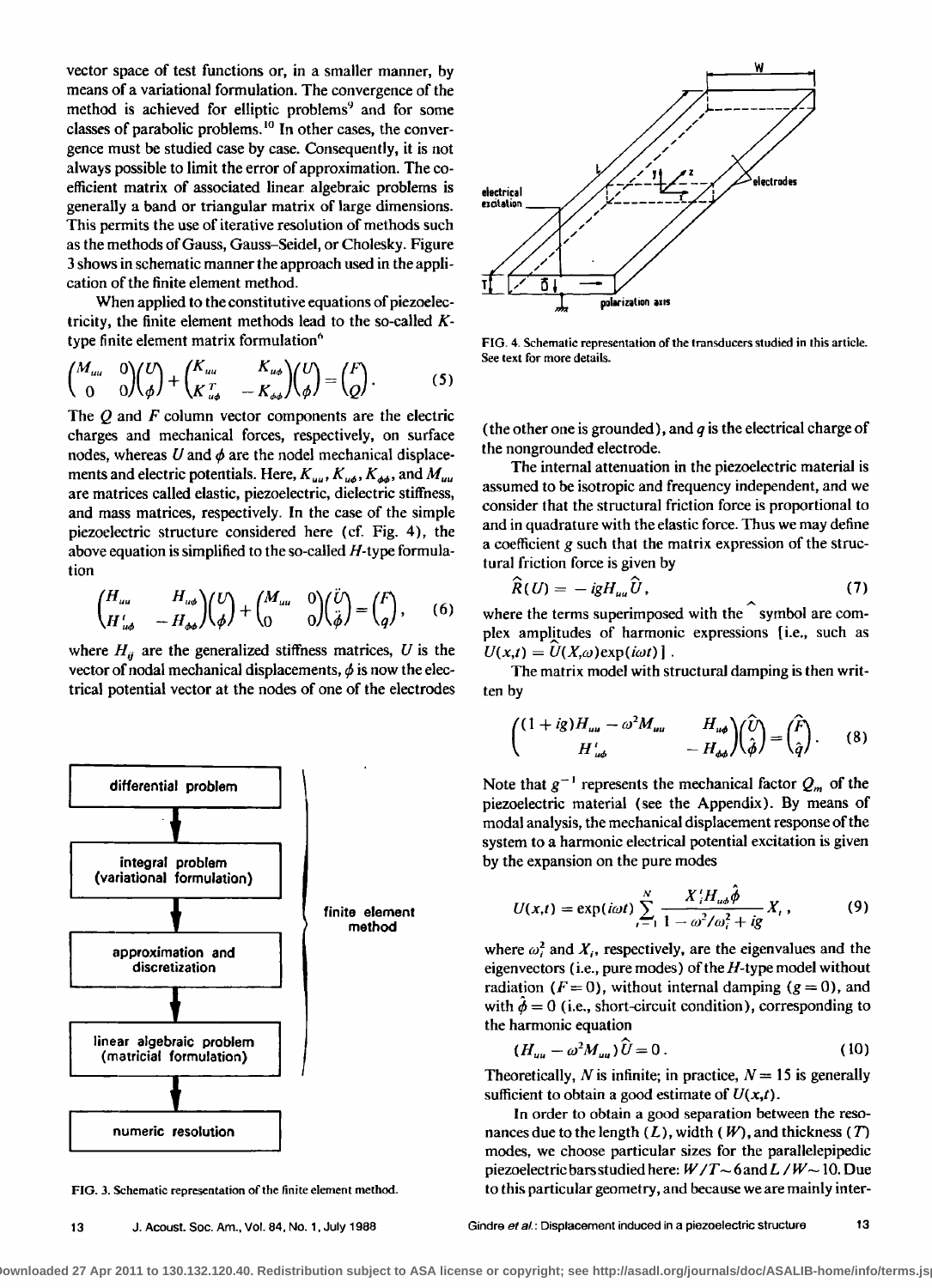**TABLE 1. Values of tensoffal characteristics of the samples used in this work. For C-24, the values were obtained from Toshiba whereas, for PXE-5, the measurements were made in our laboratory. The relationship between these characteristics and the components oft he H matrix are given in Ref. 6.** 

|                                                                         | PXE-5     | $C-24$    |
|-------------------------------------------------------------------------|-----------|-----------|
| g: mechanical loss                                                      | $10^{-2}$ | $10^{-3}$ |
| $\rho$ : mass density (10 <sup>3</sup> kg m <sup>-3</sup> )             | 7.75      | 6.94      |
| $C^E$ : elastic constants (10 <sup>10</sup> N m <sup>-2</sup> )         |           |           |
| $C_{11}^E$                                                              | 13.87     | 15.0      |
| $C_{13}^E$                                                              | 8.9       | 3.2       |
| $C_{33}^E$                                                              | 12.59     | 12.7      |
| $C_{44}^E$                                                              | 3.78      | 5.5       |
| e: piezoelectric constants (C m <sup>-2</sup> )                         |           |           |
| $e_{13}$                                                                | 12.87     | 3.89      |
| $e_{11}$                                                                | $-5.99$   | 1.61      |
| $e_{33}$                                                                | 17.7      | 8.5       |
| $\epsilon$ : dielectric constants (10 <sup>-9</sup> F m <sup>-1</sup> ) |           |           |
| $\epsilon_{\rm H}^{\rm S}$                                              | 12.07     | 1.82      |
| $\epsilon_{33}^S$                                                       | 8.46      | 1.88      |

**ested in the study of the thickness modes of vibration, we used a two-dimensional version of PERMAS finite element**  method code.<sup>6</sup> This version gives the mechanical displacement in the WT plane and, consequently, the length modes **are not taken into account. For this calculation, we exploited**  the knowledge of the tensorial characteristics of the samples as well as the volumic mass density  $(\rho)$  and the mechanical loss  $Q_m = g^{-1}$ . These parameters, determined experimen**tally for PXE-5 and obtained from Toshiba for C-24, are summarized in Table I. No mechanical loads were considered (i.e., free mechanical displacement at the boundary} and symmetry assumptions relative to the median planes can be made. As a consequence, only the positive quadrant**   $(X>0$  and  $Y>0$ ) is used in the calculation and in the gra**phic representation, and the asymmetric modes of vibration**  are not taken into account. Thus the size element,  $T \sim 0.8$ mm and  $W/T \sim 6$ , is divided in 65 nodes: 13 in the W (or X)



**FIG. 5. Each transducer was divided into small cubic elements and the displacement value was calculated for each node. Due to the symmetry considerations, only one-fourth of the 2-D structure ( Yand X> 0) was taken into account. Node 53 corresponds to the central point of the electrode trans**ducer face, i.e.,  $X = Z = 0$  and  $Y = T/2$ .

**direction and 5 in the T(or Y) direction (Fig. 5). As demonstrated in Ref. 6, modal analysis allows us to calculate the electrical impedance versus frequency of the piezoelectric bars considered here.** 

## **Ill. RESULTS**

#### **A. Impedance measurements and simulation**

**The sizes (in mm) of the elements under study obtained after sawing from larger plates and after polishing are**   $T = 0.822(0.830)$ ,  $W = 4.845(4.850)$ , and  $L = 52.9(53)$ **for PXE-5 (C24).** 

**The measurements of the electrical impedance modulus versus frequency were carried out by means of an H. P. 3577A network analyzer. The results of the measurements are represented inFig. 6 (a) and (b); the fundamental thickness-mode frequency is 2.493 MHz for PXE-5 and 2.770 MHz for C-24.** 

**The corresponding simulated curves, represented in**  Fig. 7(a) and (b), were obtained with a value of  $T = 0.8$  mm **for both materials. The resonance frequency obtained by simulation is 2.522 MHz for PXE-5. For C-24, a**  multimodality is observed in the neighborhood of the thick**ness-mode resonance and its value is more difficult to determine (see Sec. IV for more details).** 



**FIG. 6. The measured electrical impedance modulus versus frequency. For PXE-5 material, (a) the minimum impedance value is**  $3.4 \Omega$  **at 2.49 MHz.** For C-24 material, (b) the minimum impedance value is  $1.9 \Omega$  at  $2.77 \text{ MHz}$ .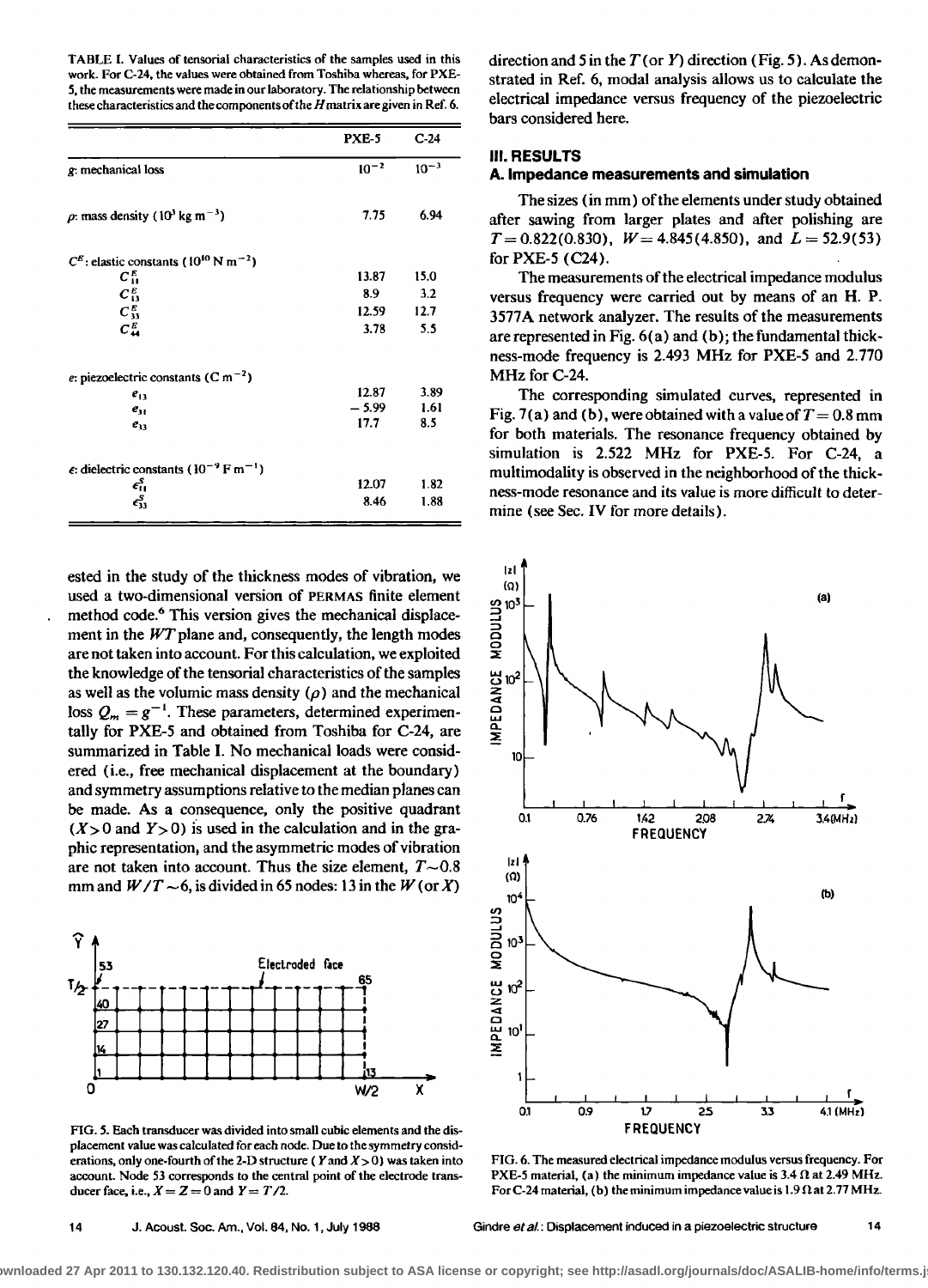

**FIG. 7. The simulated electrical impedance modulus versus frequency. The lowest modulus corresponds to the thickness mode. For PXE-5, (a)**   $|Z| = 5.8 \Omega$  at 2.522 MHz corresponding to point (1). For C-24, (b) three extremes are obtained: (1)  $|Z| = 2 \Omega$  at 2.736 MHz; (2)  $|Z| = 2.2 \Omega$  at 2.771 MHz; and (3)  $|Z| = 3.3 \Omega$  at 2.817 MHz.

## **B. Mechanical displacements 1. Opt/ca/interferometric measurements**

**The device holding the transducer is mounted on a micropositioning table having 10-μm accuracy in each direction. In order to minimize the transducer energy losses, the measurements were made in air. To increase their reflectivities, both transducers were optically polished and their target sides were gold plated by evaporation in a vacuum.** 

**The alignment in each direction was performed by**  checking the coincidence of the focused laser spot ( $\sim$  50  $\mu$ m **in diameter) with the edges of the transducer. The misalignment was found to be less than 1 mrad. Both transducers were driven corresponding to the fundamental thicknessmode piezoelectric resonance of the plate by a 1-V peak amplitude excitation voltage. The transducer tanslation along**  the X axis ( $\Delta X \sim 100 \ \mu \text{m}$ ) allows the measurement of the vibration amplitude  $Y(x)$  at a 100- $\mu$ m pitch. The experi**mental results are represented in Figs. 8 and 9.** 

For PXE-5, the minimum amplitude displacement val**ue obtained at the quarter-width position is 2 nm. The maximum displacement amplitude is 4 nm and is obtained at the**  middle-width position  $(X = 0)$ . The average displacement **amplitude is about 1.75 nm.** 

**In the case of C-24, the minimum displacement value is** 



 $-30$  $-40$ 

-50

20

-40 - 50

**(d) - -50 •0 f 2.**   $-30$ **(e) -40 t -50 cm**  $\frac{1}{2}az$ **-W/2 0 W/2 I X(am)** 

**K Displacement (Y** 

**FIG. 9. Same as for Fig. 8, but for C-24. The frequency, corresponding to the minimum electrical impedance, was 2.765 MHz.** 



**FIG. 8. Experimental measurements of PXE-5 transducer font plane dis**placement for different Z values (in mm): (a)  $Z = 10$ , (b)  $Z = 5$ , (c)  $Z = 0$ , (d)  $Z = -5$ , and (e)  $Z = -10$ . The transducer was driven at its **fundamental thickness-mode frequency with 1-V peak amplitude excitation voltage.** 

٩O

 $0.2$ 10

b2 Ю

١Ō

**(b)** 

 $(a)$ 

**(c)**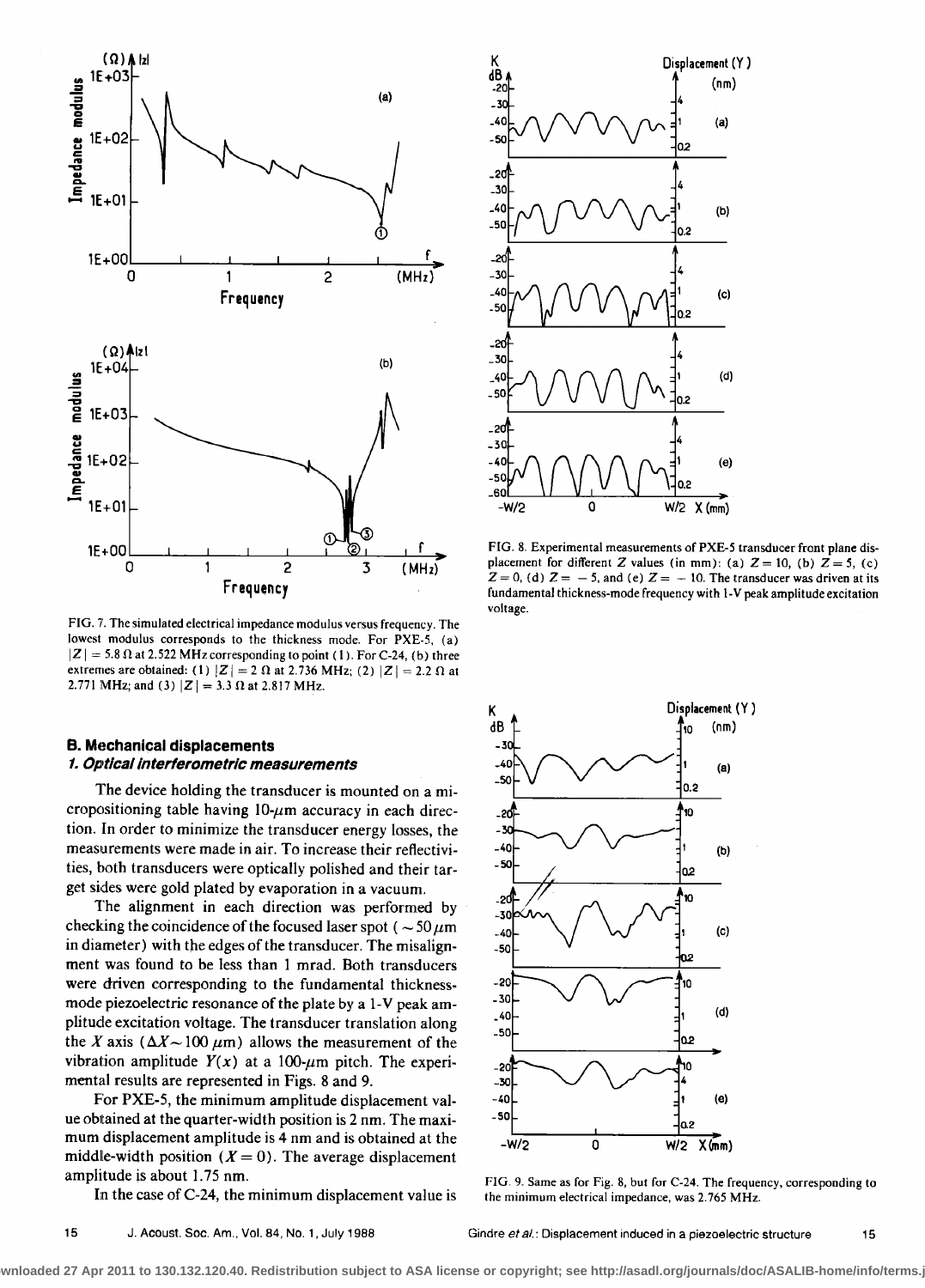**TABLE II. Electrode node displacements (in nm) for I-V excitation for PXE-5** ( $g = 10^{-2}$  and  $f = 2.529$  MHz) and for C-24 ( $g = 10^{-3}$  and  $f = 2.817$  MHz). All values are in nm. Here, X and Y are the amplitudes of **the mechanical displacement [see Eqs. (7) and (8} ].** 

| Node                | PXE-5 |       | $C-24$ |       |  |
|---------------------|-------|-------|--------|-------|--|
|                     | Х     | Υ     | X      | Υ     |  |
| 53                  | 0     | 1.85  | 0      | 19.16 |  |
| 54                  | 1.63  | 2.55  | 10.146 | 14.43 |  |
| 55                  | 2.28  | 3.75  | 14.94  | 3.57  |  |
| 56                  | 1.82  | 3.99  | 12.15  | 6.66  |  |
| 57                  | 0.75  | 3.32  | 3.68   | 9.69  |  |
| 58                  | 0.6   | 3.026 | 5.94   | 5.195 |  |
| 59                  | 2.05  | 3.55  | 12.37  | 3.77  |  |
| 60                  | 3.39  | 3.7   | 13.65  | 9.88  |  |
| 61                  | 3.93  | 2.6   | 10.47  | 12.28 |  |
| 62                  | 3.13  | 1.0   | 4.75   | 12.22 |  |
| 63                  | 1.43  | 0.517 | 1.249  | 12.4  |  |
| 64                  | 0.368 | 1.25  | 5.832  | 13.61 |  |
| 65                  | 1.14  | 2.07  | 7.317  | 14.1  |  |
| $\langle Y \rangle$ | 2.56  |       | 10     |       |  |
| $Y_{\text{max}}$    | 4     |       | 19     |       |  |
| $Y_{\rm{cnn}}$      |       | 0.52  | 9.7    |       |  |

**0.4 nm and is obtained at the third-width position. The maximum displacement amplitude value is 10 nm and is obtained at the middle-width position. The average displacement amplitude is about 3.79 nm.** 

**The evolution of these displacement profiles along the L(Z) axis has also been investigated. Figure 8 shows this evolution for PXE-5. Note that the displacement profile is nearly constant along the length. For C-24, the profile strongly depends on L (Fig. 9); moreover, we note a loss of symmetry for one of the extremities. The largest displace**ment magnitude is observed at  $L = 21.5$  mm. For this value **of L, the maximum amplitude (20 nm) is observed in the neighborhood of the middle-width position, a minimum amplitude (3.5 nm) is obtained at a position close to the third of the width, and we derive an average displacement of about 11 nm.** 



**FIG. 10. Simulated mechanical displacement for C-24 superposed to the undisturbed node network, as obtained by the finite element method. The excitation voltage is I-¾ peak at 2.817 MHz.** 

## **2. Simulation of mechanical deformation**

**As stated above, because ofthe symmetry assumption of symmetry about the median plane of the samples, only a positive quadrant was used in both simulation and graphic representation. Table II gives the values of the nodal displacement modules of electrode nodes apart from their unperturbed position.** 

**For C-24, the average displacement is 10.54 nm, its minimum value is 3.7 rim, and the maximum is found to be • 19 rim. For PXE-5, these values are 2.56, 0.52, and 4 nm, respectively.** 

In Figs. 10 and 11, we have represented the maximum **displacement of the nodes superposed to the undisturbed node network, for C-24 and PXE-5, respectively.** 

## **IV. DISCUSSION**

**For PXE-5, we note a good overall correlation obtained between the simulated and experimental curves of the impedance modulus ]Z I versus frequency (Figs. 6 and 7). The experimental value of the fundamental thickness-mode frequency fo is 2.493 MHz and the corresponding measured impedance modulus**  $|Z|(f_0) = 3.4 \Omega$ **. The simulated curve** 



**FIG. 1 I. (a) Same as Fig. !0, but for PXE-5;f= 2.529 MHz. (b) Same as**  (a), but the  $C_{13}$  constant is lowered by 20%. The simulated profile is now **close Io the measured one (cf. Fig. 8).**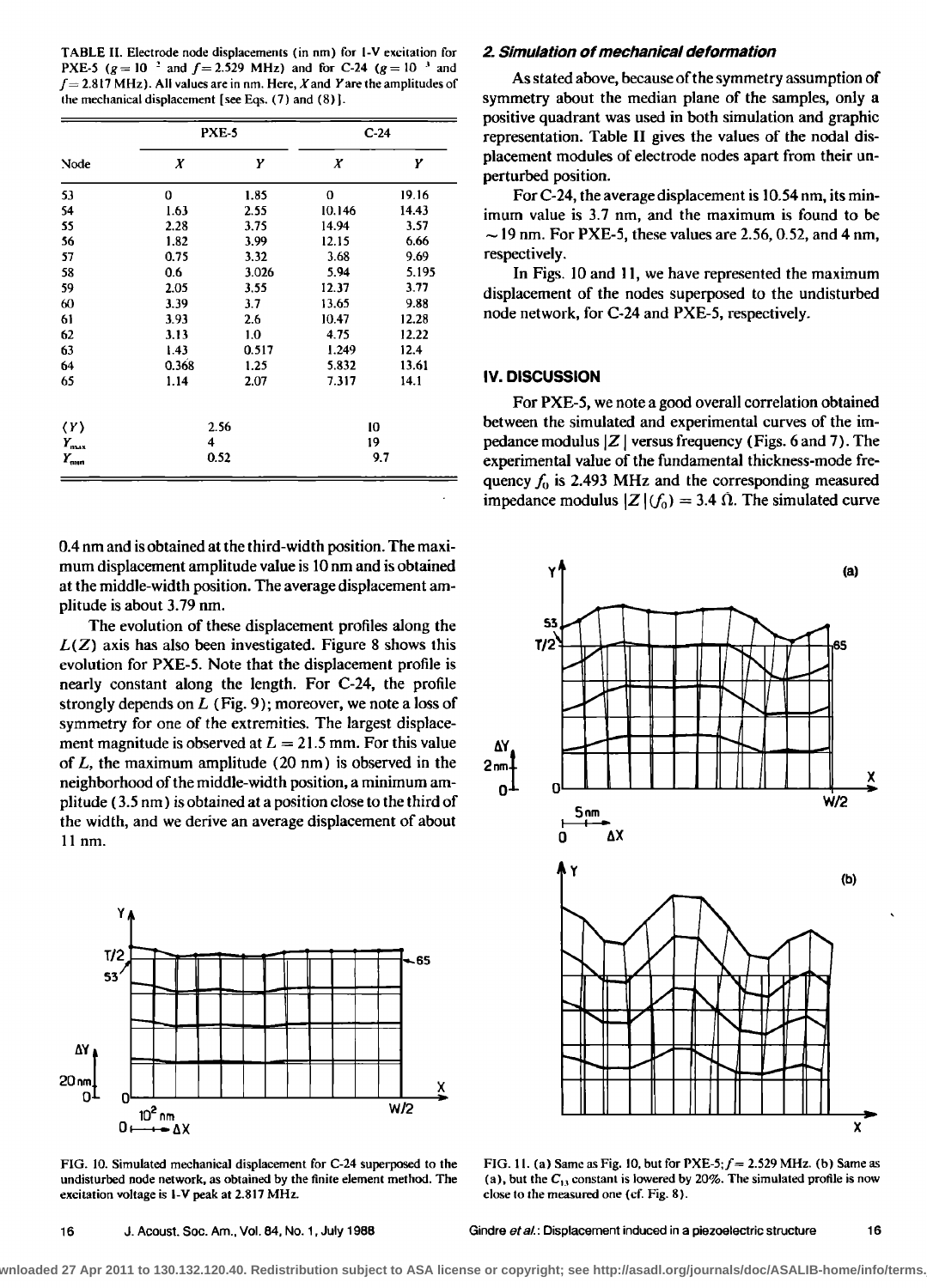leads to  $f_0 = 2.522$  MHz and to  $|Z|(f_0) = 5.8 \Omega$ . The small discrepancy in  $f_0$  values is not sensitive to the real thickness of the sample; thus, with  $T = 0.822$  instead of 0.800 mm, the simulated value ( $f_0 = 2.46 \text{ MHz}$ ) is still at about a 3% error compared to the experimental one. The discrepancy between the measured and simulated values of  $|Z|(f_0)$  remains significant. This may be due to the weak frequency resolution that has been used in the present simulation and to the value of the loss factor  $g$  that has just been estimated.

There is excellent agreement between measured and simulated values of the maximum displacement of the front surface of the PXE-5 transducer. However, the estimated

minimum displacement is 2.5 times the measured one. This leads to an overestimation ( $\sim$ 30%) of the average amplitude displacement. The most striking discrepancy between the simulation and the experimental data is observed when the shapes of displacement profiles are compared. Whereas the experimental measurements show a maximum displacement in the center of the sample, the simulated curve presents a minimum at the same point. It must be pointed out, however, that a 20% variation in the piezoelectric constant  $C_{13}$  value used in the simulation will lead to a simulation profile close to the experimental one [cf. Fig. 11(b)]. Such an inaccuracy can be observed in the determination of ten-





FIG. 12. Measured electrical impedance modulus of the five different C-24 elements obtained after sawing. Each element is about 1 cm wide. The central element impedance modulus is represented in (c).

J. Acoust. Soc. Am., Vol. 84, No. 1, July 1988

Gindre et al.: Displacement induced in a piezoelectric structure  $17$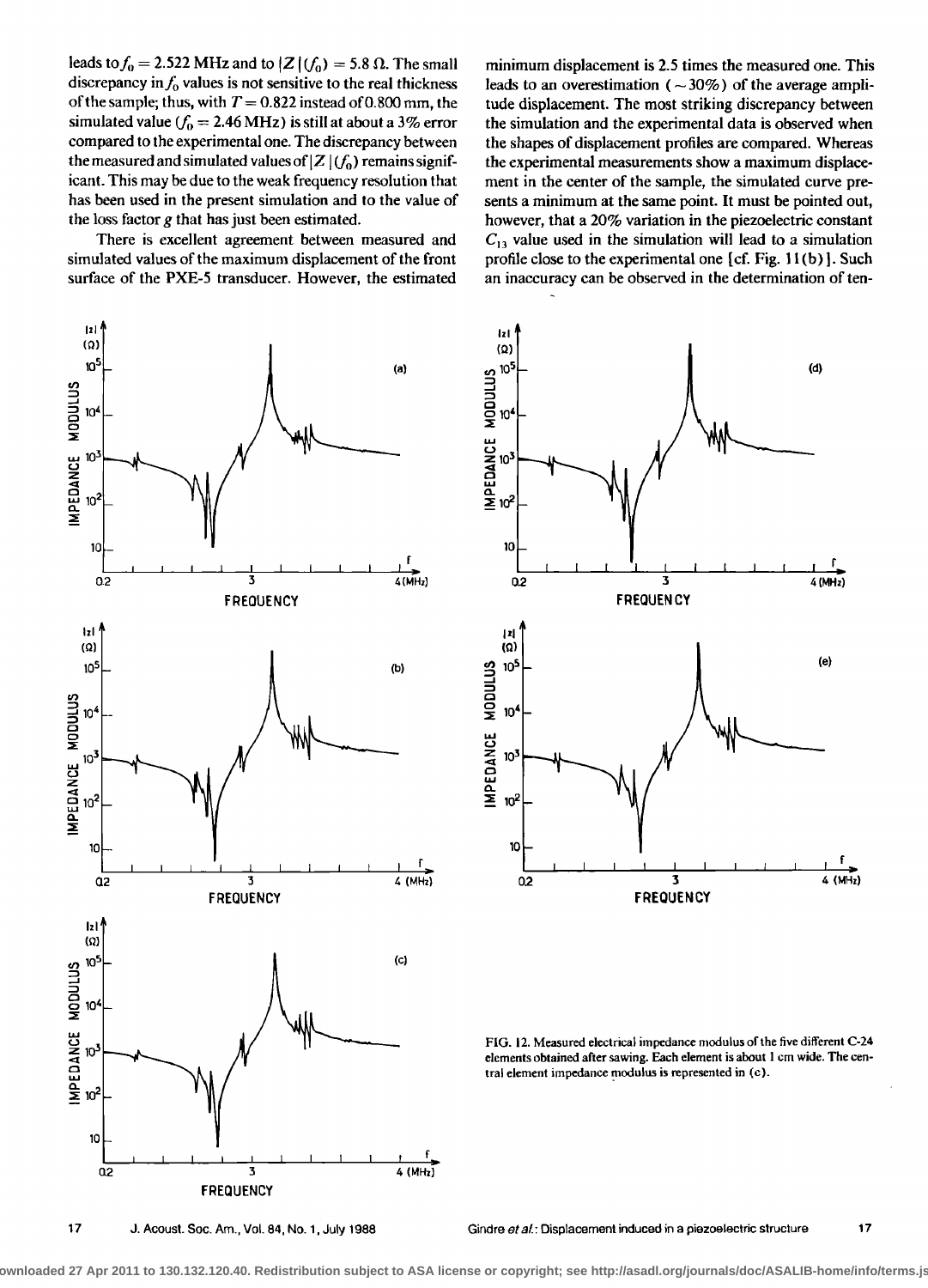sorial components of piezoelectric materials. In fact, in these measurements some of the constants like  $C_{13}$  are obtained by **using a combination of experimental results that are rarely determined with an accuracy better than 5%.** 

**In the case of C-24, the shapes of displacement profiles are similar, but the measured values of displacement (Y) strongly depend on the L position. The agreement with sim**ulated values is obtained for  $L = 21.5$  mm (i.e., 5 mm from the midposition). The measured values,  $Y_{\text{max}} = 20 \text{ nm}$ ,  $Y_{\text{min}} = 3.5$  nm, and  $\langle Y \rangle \sim 11$  nm, respectively, have to be compared with the simulated ones:  $Y_{\text{max}} = 19 \text{ nm}$ ,  $Y_{\text{min}} = 3.7$  nm, and  $\langle Y \rangle \sim 10.5$  nm. The excellent agreement **between the measured and simulated values might be fortunate: Indeed, because of the strong variation of the measured displacement values with L and the observed difference be**tween the simulated and the experimental curves of  $|Z|$  (f), **we suspect that this transducer was made with a highly inhomogeneous material. In order to check the validity of this hypothesis, we sawed the C-24 sample into five parts and performed impedance modulus measurements on each element.** 

**The results presented in Fig. 12 clearly show, for each individual element, a triplet resonance frequency predicted by simulation. The position of the triplet varies from one sample to another; the triplet lowest impedance modulus moves from 2.735 MHz for sample No. I to 2.775 MHz for sample No. 4. This may explain the discrepancy between the measured and simulated values (Figs. 6 and 7). Roughly speaking, the C-24 material may be considered as a sum of individual, slightly different resonant networks, each with a different quality factor Q. Thus the equivalent network of the transducer under study presents a "resultant" resonance frequency leading to a simple minimum.** 

## **v. CONCLUSION**

From the knowledge of piezoelectric material tensorial **parameters, one can predict the behavior of parallelepipedic transducers. The predicted characteristics--impedance versus frequency and the shape of front surface deformation of vibrating transducers--were compared with experimental values.** 

**For both materials studied here, we observe fairly good agreement between the expected and the measured shapes of impedance versus frequency curves, and the fundamental thickness-mode resonance frequency is determined with an accuracy better than 5%. Furthermore, we have shown that any discrepancy between the predicted and the measured shape of the impedance curve strongly indicates the inhomogeneity of the material under study, as was the case for C-24. This inhomogeneity was also detected by interferemetric measurements of the vibration displacements of the transducer front plane. Here again, the predicted and measured values of the maxima and minima of the amplitude of vibra**tion are in reasonably fair agreement. The most striking dis**crepancy comes from the comparison between the simulated and measured deformation profile. The experimental measurements show a maximum displacement in the center of the front plane of the transducer, whereas the simulation**  **leads to a minimum. However, as we stated above, a variation of 20% in the value of some tensoffal parameters used in the simulation gives a more consistent picture of the transducer vibration. Thus extreme care must be taken to avoid any bias in the characteristics used in the simulation. In fact, 1% accuracy in the tenserial components used in the simulation is needed to correctly fit the experimental data. This could be done by increasing the number of one-dimensional**  samples used in the classical characterization method,<sup>11</sup> and **by taking into account the anisotropy of mechanical and electrical losses. 12** 

# **ACKNOWLEDGMENTS**

**Part of this study was founded by I. N. S. E. R. M. under Contract No. 823014 and by A. R. C. under Contract No. 6345. The authors also acknowledge the constructive remarks of one of the referees.** 

## **APPENDIX: RELATION BETWEEN g AND O,,,**

Here,  $Q_m$  is defined as the ratio of the real and imagi**nary parts of the complex Young's modulus. • In the case of a free one-dimensional nonpiezoelectric material, the descriptive equations iri the Fourier domain are** 

$$
T(X,\omega) = C^*(j\omega)S(x,\omega), \qquad (A1)
$$

$$
\frac{\partial T(x,\omega)}{\partial x} = -\omega^2 \rho U(x,\omega) , \qquad (A2)
$$

$$
S(x,\omega) = \frac{\partial U(x,\omega)}{\partial x}.
$$
 (A3)

**Equation (AI) is the rheological equation and correspon**dence to the relation between the stress  $T(x, \omega)$  and the strain  $S(x,\omega)$ , and  $C^*(j\omega) = C(1+j/Q_m)$  is the complex Young's modulus, where C is the elastic coefficient and  $Q_m$ **the mechanical loss factor as defined previously. Equation**   $(A2)$  is the mechanical balance, where  $\rho$  is the mass density and  $U(x,\omega)$  is the Fourier transform of the mechanical dis**placement. Equation (A3) is the relation between strain and mechanical displacement.** 

**After some elementary substitutions, one gets** 

$$
C^*(j\omega)\frac{\partial^2 U}{\partial x^2} = -\rho\omega^2 U,\tag{A4}
$$

**which is the one-dimensional wave propagation equation in the Fourier domain.** 

In terms of the finite element,<sup>6</sup> Eq. (A4) becomes

$$
K^*U - \omega^2 MU = 0, \qquad (A5)
$$

where  $M$  is the mass matrix and  $K^*$  is the complex elastic **stiffness matrix that can be expressed in the following form:** 

$$
K^* = (1 + 1/jQ_m)K, \qquad (A6)
$$

**where K is the real elastic stiffness matrix. By substitution of (A6) into (AS), we obtain** 

$$
KU + j(1/Q_m)KU - \omega^2 MU = 0.
$$
 (A7)

If we consider now Eq. (8) expressed for a free  $(F= 0)$ **nonpiezoelectric material (** $H_{\mu\phi} = 0$ **,**  $H_{\mu\mu} = K_{\mu\mu}$ **)**, we derive

$$
K_{uu}U + igK_{uu}U - \omega^2 M_{uu}U = 0.
$$
 (A8)

**18 J. Acoust. Sec. Am., Vol. 84, No. 1, July 1988 Gindre eta/.: Displacement induced in a piezoelectric structure 18**